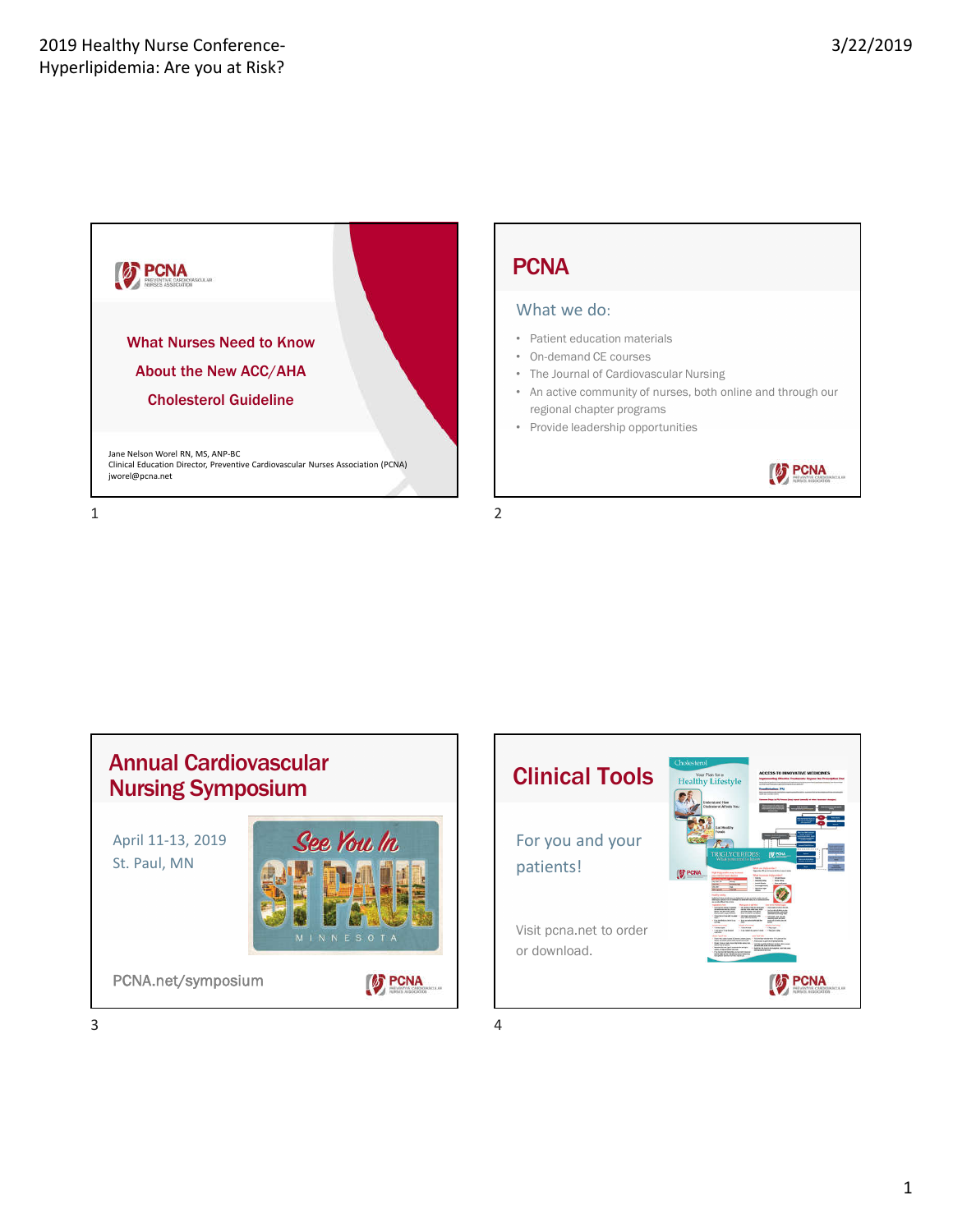### **Objectives**

#### Increase your knowledge of:

- The major recommendations included in the 2018 cholesterol guideline.
- How to determine who would benefit from cholesterollowering treatments.
- Current lifestyle recommendations in the management of elevated cholesterol.
- Guideline directed medications in the treatment of high cholesterol.





### 2018 AHA/ACC Cholesterol Guideline

#### What's new?

- ASCVD risk enhancers, in primary prevention
- Lifetime risk estimation in young adults
- New drugs, in secondary prevention
- Threshold of 70 mg/dL added for very high risk patients
- Goal is not a number but rather a % LDL reduction
- Coronary Artery Calcium (CAC)
- Fasting or non-fasting lipid profile is acceptable, if not on lipid-lowering therapy



# Guideline What's the same?

• Lifestyle is the cornerstone of prevention of ASCVD

2018 AHA/ACC Cholesterol

- Statins are first-line agents for ASCVD risk reduction in patients who require drug therapy
- Statin benefit groups remain the same:
	- Known ASCVD
	- LDL  $\geq$  190 mg/dL
	- Diabetes aged 40-75 years
- Calculated risk of ASCVD event  $\geq 7.5\%$

**FOR PCNA**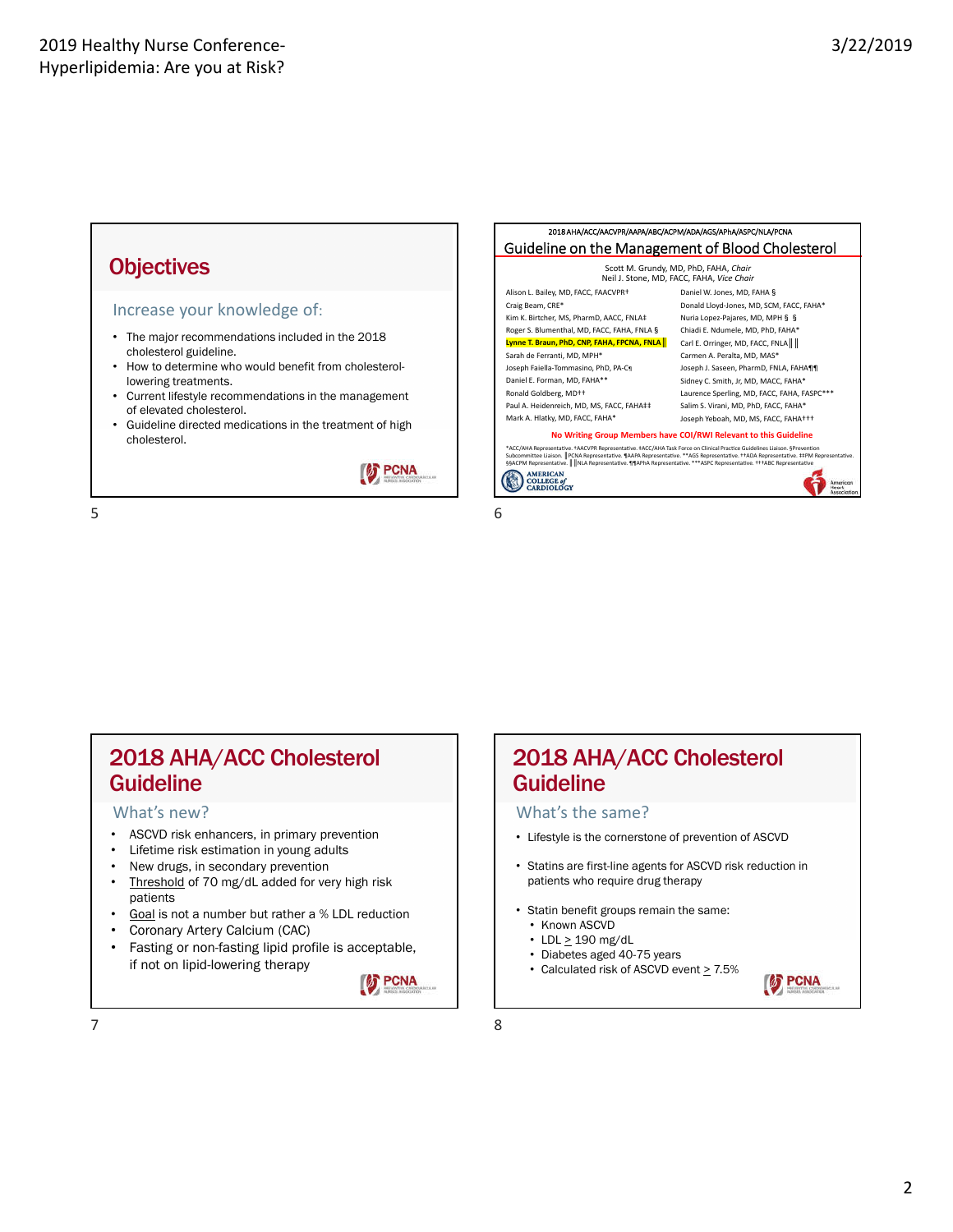# 2018 AHA/ACC Cholesterol **Guideline**

#### What's the same?

- Use high-intensity statins for maximal risk reduction
- Clinician-patient risk discussion for shared decisionmaking is highlighted throughout guideline
- For primary prevention, 10-year ASCVD risk estimation using the Pooled Cohort Equations remains the starting point for the risk discussion

**S** PCNA

### Top 10 Take Home **Messages**



### 1. Heart Healthy Lifestyle

- Healthy lifestyle reduces ASCVD risk at all ages
- Foundation of ASCVD risk reduction
- Re-emphasis on the 2013 Lifestyle Guideline



**S** PCNA

 $9 \hspace{2.5cm} 10$ 

# Lifetime Risk in Young **Adults**

Ages 20-39 calculate lifetime risk

- Facilitates the clinician–patient risk discussion
- ASCVD Risk Estimator can be used to estimate lifetime risk in young adults • Search **ASCVD Risk Estimator Plus**
- Emphasize intensive lifestyle efforts

https://www.acc.org/tools-and-practice-support/mobileresources/features/2013-prevention-guidelines-ascvd-risk-estimator





# Top 10 Take Home **Messages**

2. Clinical ASCVD, reduce LDL-C with high- intensity statin

- The more LDL-C is reduced on statin therapy, the greater will be subsequent risk reduction.
- Use a maximally tolerated statin to lower LDL-C levels by ≥50%.

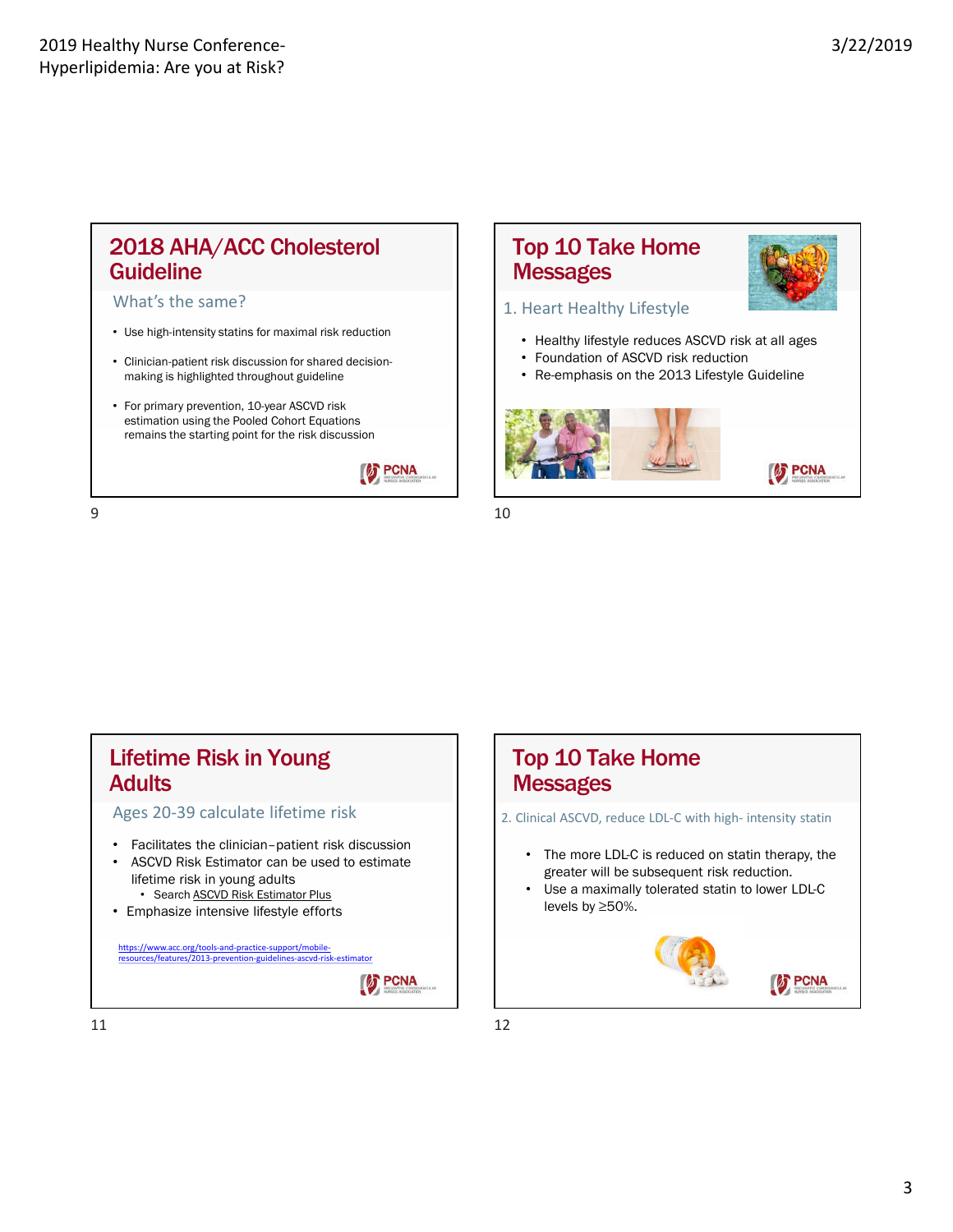### Top 10 Take Home **Messages**



3. Very high-risk ASCVD, use LDL-C threshold of 70 mg/dL & consider addition of non-statin to statin therapy

- History of multiple major ASCVD events or 1 major ASCVD event and multiple high-risk conditions.
- If LDL-C level remains ≥70 mg/dL on maximally tolerated statin, reasonable to add ezetimibe.
- If LDL-C level remains ≥70 mg/dL on maximally tolerated statin + ezetimibe, reasonable to add PCSK9 inhibitor



13 14



4. Severe primary hypercholesterolemia, LDL-C > 190 mg/dL begin high-intensity statin therapy

- No need to calculate 10-year ASCVD risk
- If the LDL-C level remains ≥100 mg/dL ,adding ezetimibe is reasonable
- If the LDL-C level remains ≥100 mg/dL & the patient has multiple risk factors, a PCSK9 inhibitor may be considered



# Top 10 Take Home **Messages**



**S** PCNA

5. Ages 40-75 with diabetes and LDL-C > 70 mg/dL, start moderate-intensity statin

- No need to calculate 10-year ASCVD risk
- If 50-75 an multiple risk factors, high-intensity statin



- 
- Presence of risk enhancing factors
- Presence of major risk factors • 10-year ASCVD risk estimation
- Potential benefits of lifestyle and statin therapies
- Potential for adverse effects and drug-drug interactions; consideration of costs of statin therapy
- Patient preferences & values in shared decision-making

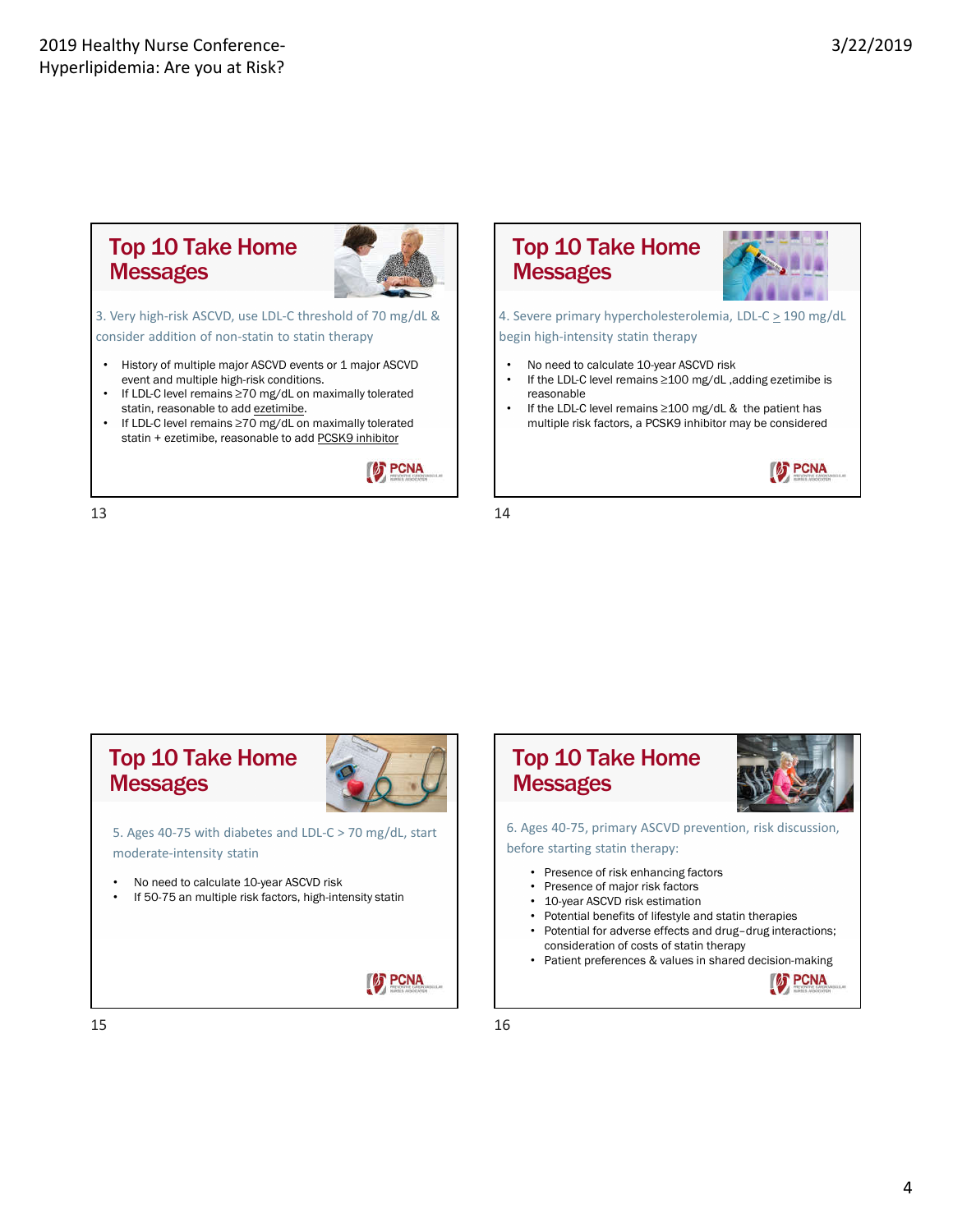

# Top 10 Take Home **Messages**



**S** PCNA

### 7. Ages 40-75, no diabetes, LDL-C  $\geq$ 70 mg/dL, ASCVD 10-yr risk > 7.5% start a moderate intensity statin if:

- Discussion of treatment options favors statin therapy
- Risk-enhancing factors favor statin therapy
- Consider using coronary artery calcium (CAC)



# Top 10 Take Home **Messages**

8. Ages 40-75, no diabetes, LDL-C  $\geq$ 70 mg/dL, ASCVD 10-yr risk of 7.5 – 19.9% (intermediate risk) risk-enhancing factors favor initiation of statin therapy



19 20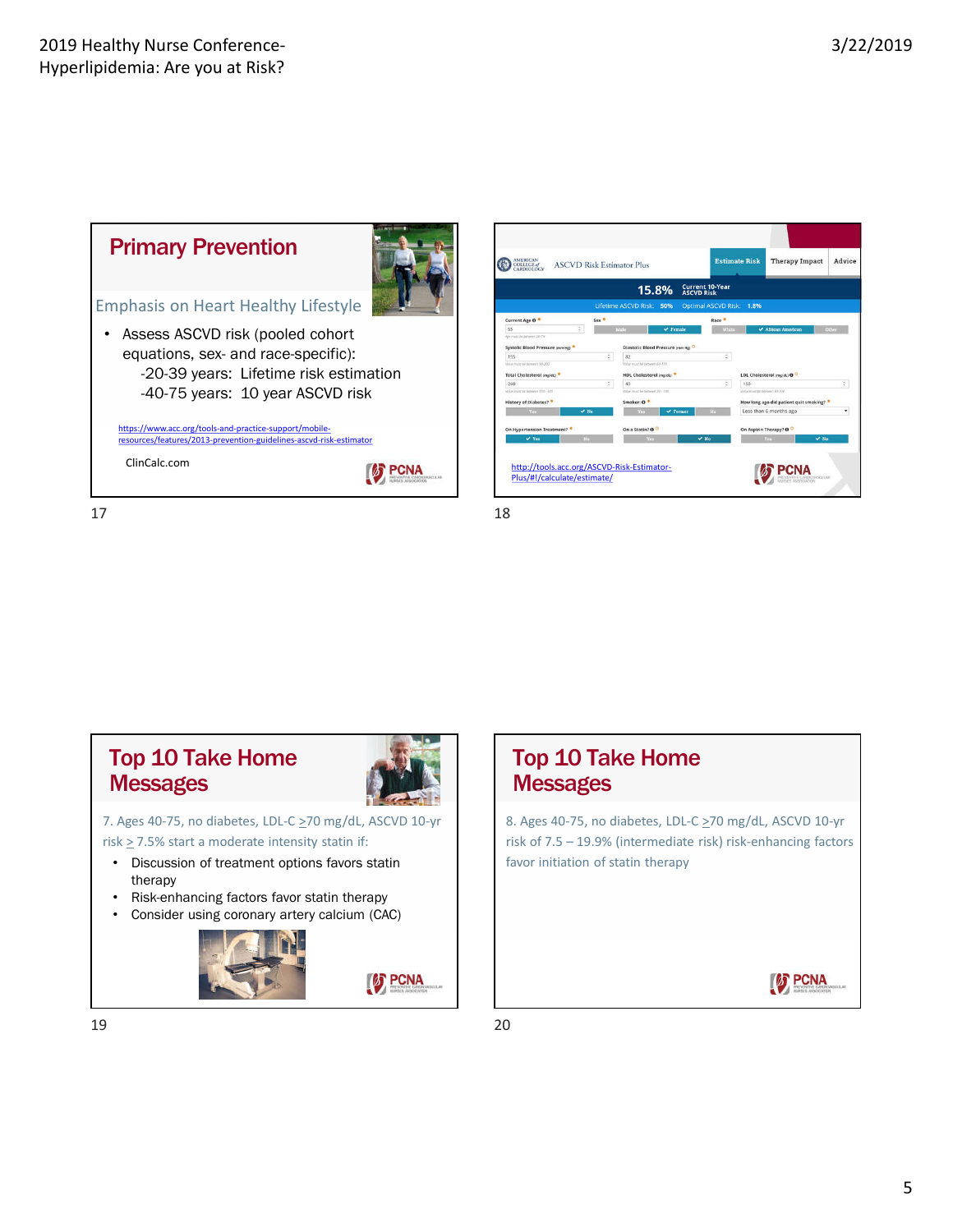

- Family history of premature ASCVD;
- Persistently elevated LDL-C levels ≥160 mg/dL:
- Metabolic syndrome;
- Chronic kidney disease;
- History of preeclampsia or premature menopause (age <40 yrs)
- Chronic inflammatory disorders (e.g., rheumatoid arthritis, psoriasis, or chronic HIV);
- High-risk ethnic groups (e.g., South Asian);
- Persistent elevations of triglycerides ≥ 175 mg/dL.

If measured in selected individuals:

- Apolipoprotein B ≥130 mg/dL;
- High-sensitivity C-reactive protein ≥2.0 mg/L;
- Ankle-brachial index <0.9;
	- Lipoprotein (a) ≥50 mg/dL or 125 nmol/L, especially at higher values of lipoprotein (a).



### Top 10 Take Home **Messages**

9. Ages 40-75, no diabetes, LDL-C  $\geq$ 70 mg/dL – 189 mg/dL, ASCVD 10-yr risk of 7.5 – 19.9% (intermediate risk) if decision about statin therapy uncertain, measure CAC

If CAC is zero, treatment with statin therapy may be withheld or delayed, except in cigarette smokers, those with diabetes mellitus, and those with a strong family history of premature ASCVD.





21 22

### Top 10 Take Home **Messages**



**FENA** 

10. Assess adherence and response to medications and lifestyle with fasting lipid panel 4 to 12 wks following statin initiation or adjustment; then every 3-12 months.

• Responses to lifestyle and statin therapy are defined by percentage reductions in LDL-C levels compared with baseline.



Summary & Implications • 2018 Cholesterol Guideline is comprehensive and provides an individualized approach to primary prevention. • Become familiar with the 10 take-home messages and to locate other key information in the guideline. • Nurses play an important role in the clinician-patient discussion: o respond to questions after a prescription is given, clarify information, address adverse effects, communicate with pharmacist, etc. o lifestyle counseling and providing resources o lead by example – become a heart healthy nurse! • Nurses are well-positioned to conduct education and QI projects that facilitate guideline implementation. **S** PCNA